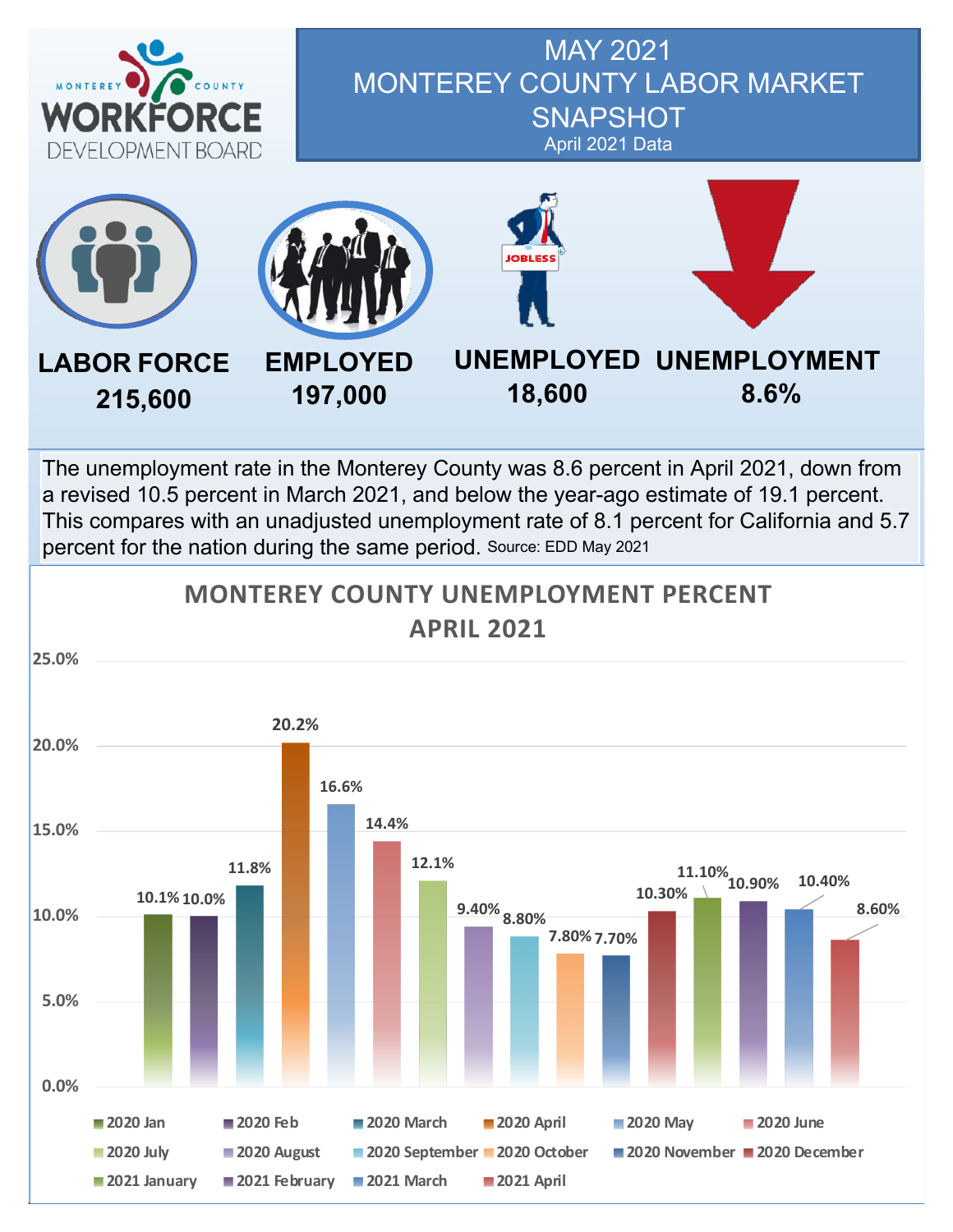

May 2021 MONTEREY COUNTY LABOR MARKET **SNAPSHOT** April 2021 Data



**Total Gain in Jobs Farm/AG 6,400**



**Key Sector Gain Professional & Business Services 2,700**





**Key Sector Gain Leisure & Hospitality 6,600**



### **Major Sectors Labor Force Change April 2020 – April 2021**

|                                             | April-20 | April-21 | Change         |
|---------------------------------------------|----------|----------|----------------|
| <b>Total All Industries</b>                 | 170,800  | 191,900  | 21,100         |
| <b>Total Farm</b>                           | 53,000   | 59,400   | 6,400          |
| <b>Total Nonfarm</b>                        | 117,300  | 132,500  | 14,700         |
| Construction                                | 4,900    | 7,000    | 2,100          |
| Manufacturing                               | 4,100    | 4,300    | 200            |
| <b>Retail Trade</b>                         | 13,000   | 15,600   | 2,600          |
| Information                                 | 700      | 700      | $\overline{0}$ |
| <b>Financial Activities</b>                 | 4,000    | 4,000    | $\overline{0}$ |
| <b>Professional &amp; Business Services</b> | 12,300   | 15,000   | 2,700          |
| <b>Health Care and Social Assistance</b>    | 16,700   | 18,000   | 1,300)         |
| Leisure & Hospitality                       | 12,200   | 18,800   | 6,600          |
| <b>Other Services</b>                       | 3,900    | 4,400    | 500            |
| Government                                  | 35,000   | 33,100   | (1,900)        |

Source: EDD 5/2021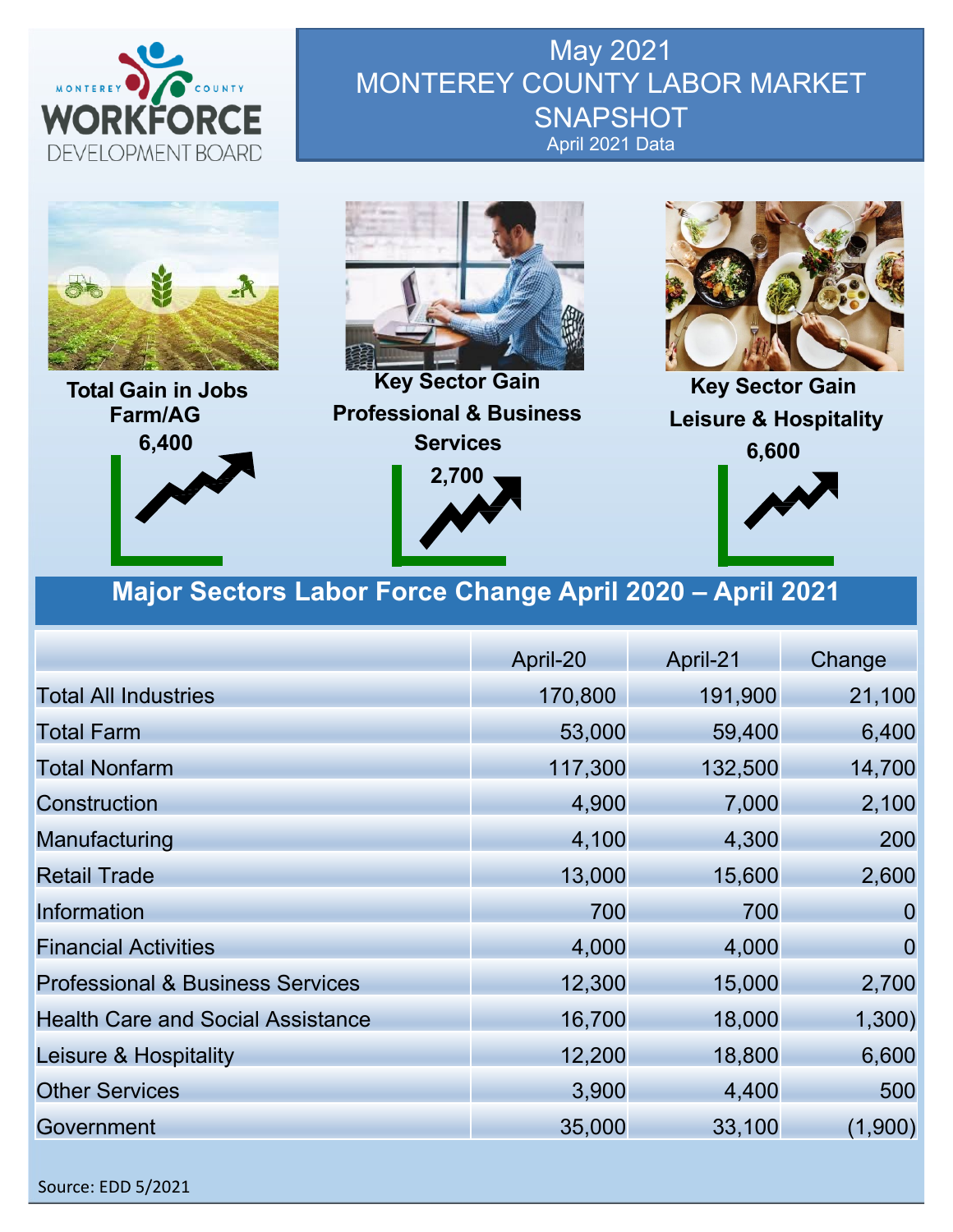

May 2021 MONTEREY COUNTY LABOR MARKET **SNAPSHOT** April 2021 Data

# **SECTOR PERFORMANCE**

# **BEST PERFORMANCE: 1 YEAR**

**Leisure and Hospitality 54.1%**

**Professional & Business** 

**Services 22% Construction 42.9%**



**Good news for Leisure and Hospitality making a comeback by adding 6,600 jobs**. **Accommodations added 1,900, Food Services 4,300 and Arts and Entertainment 400 Jobs**

# **WORST PERFORMANCE: 1 YEAR**

**Government -5.4% losing -1,900 jobs**

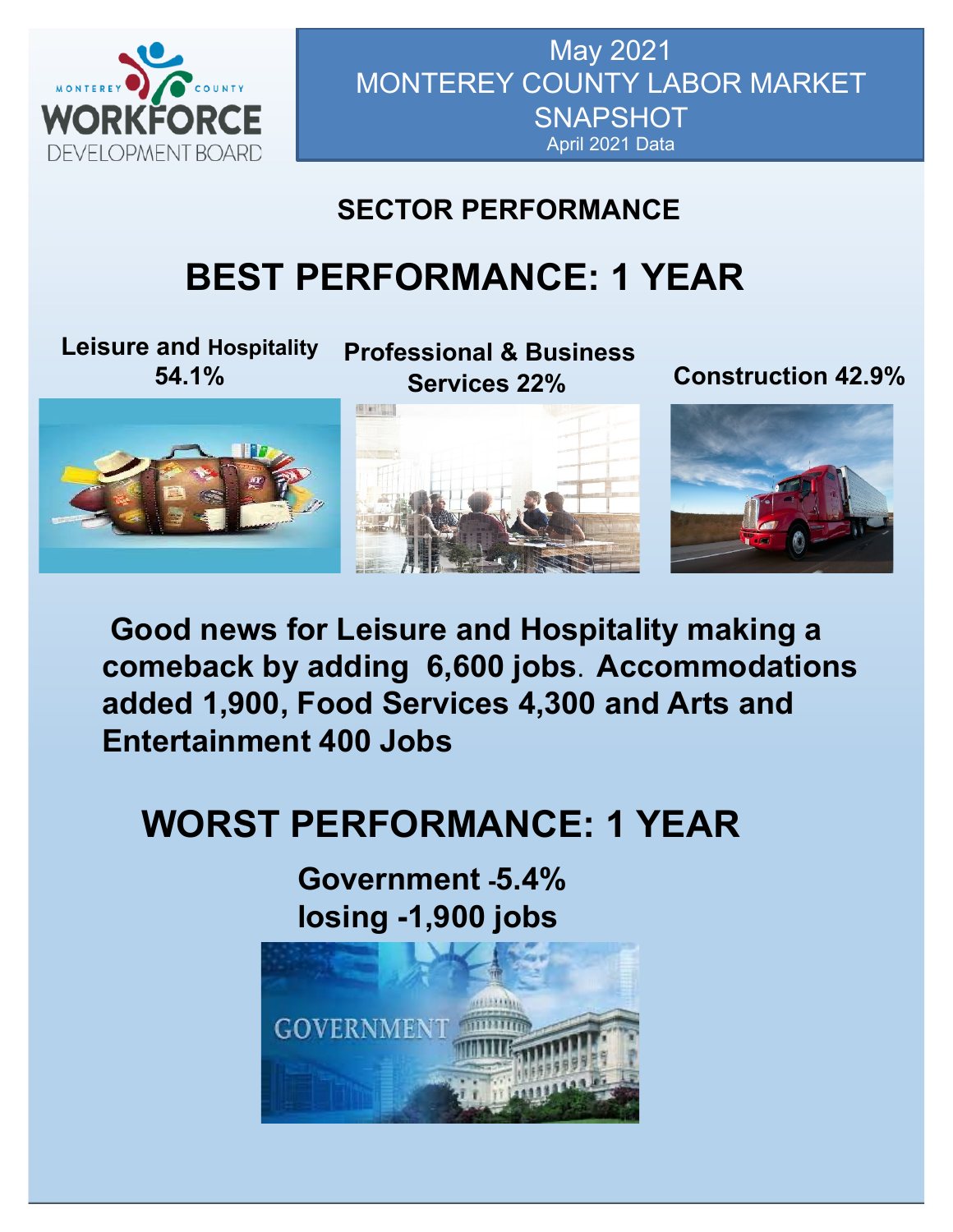

# **MONTEREY COUNTY LABOR MARKET April 2021 Job Ads**

**Source: EDD, Burning Glass Help Wanted On-Line Job Ads April 2021**

#### **115 115 132 135 145 153 161 186 243 248** 0 50 100 150 200 250 300 **Maids and Housekeeping Cleaners Managers, All Other Secretaries and Administrative… Waiters and Waitresses First-Line Supervisors of Retail Sales… Sales Representatives, Wholesale and… Customer Service Representatives Registered Nurses Retail Salespersons Security Guards Top Occupations**

## **Top Employment Sectors**

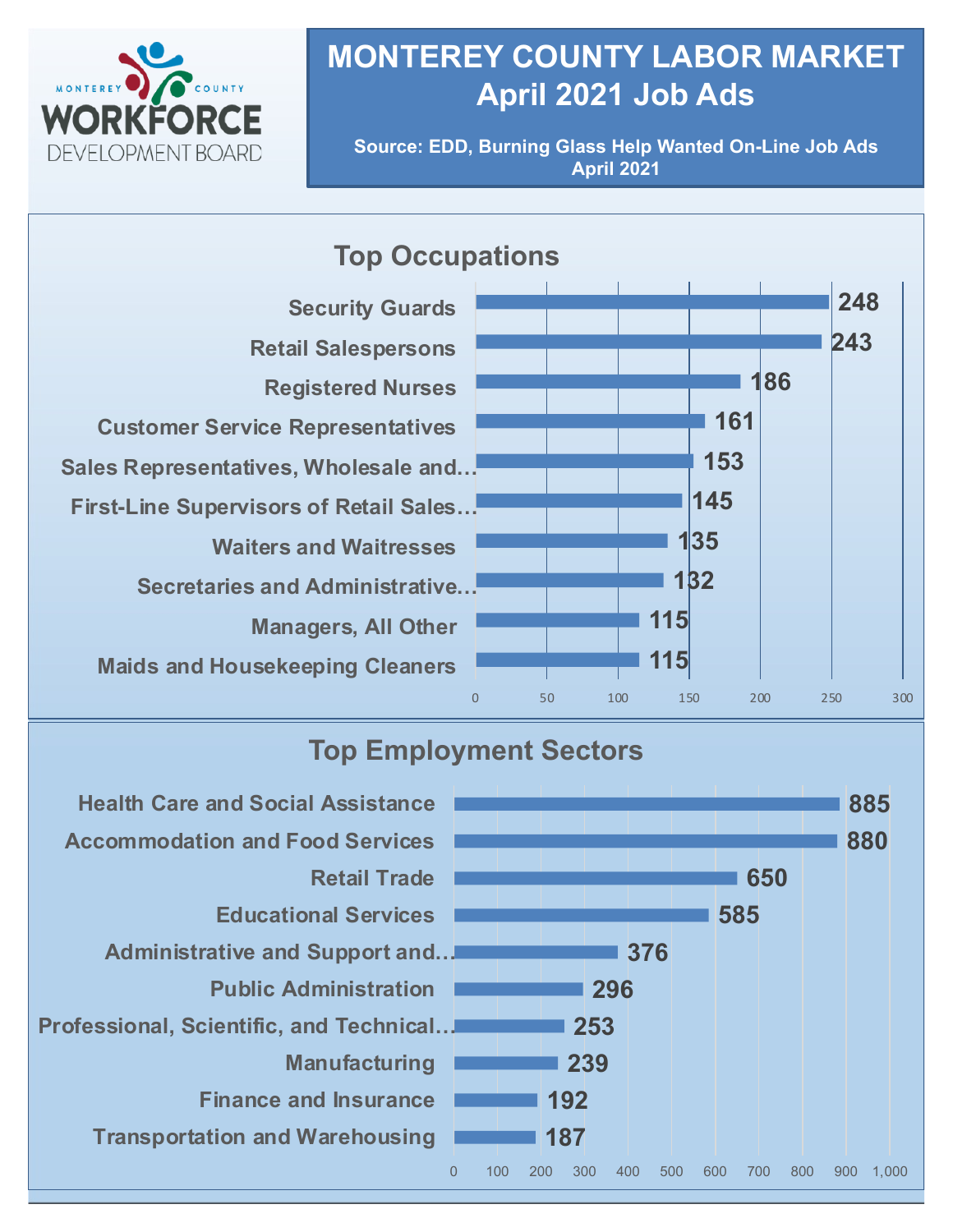

## **MONTEREY COUNTY LABOR MARKET April 2021 Job Ads**

**Source: EDD, Burning Glass Help Wanted On-Line Job Ads April 2021**

### **Top Cities and and Census Designated Areas**



#### **47 51 52 63 65 66 73 79 97 192 0 50 100 150 200 250 Salinas Valley Memorial Hospital Carmel Valley Ranch Mee Memorial Hospital Monterey County Office of… North Monterey County Unified Pebble Beach California State University,… Monterey Peninsula Unified Hyatt Allied Universal Top Employers**